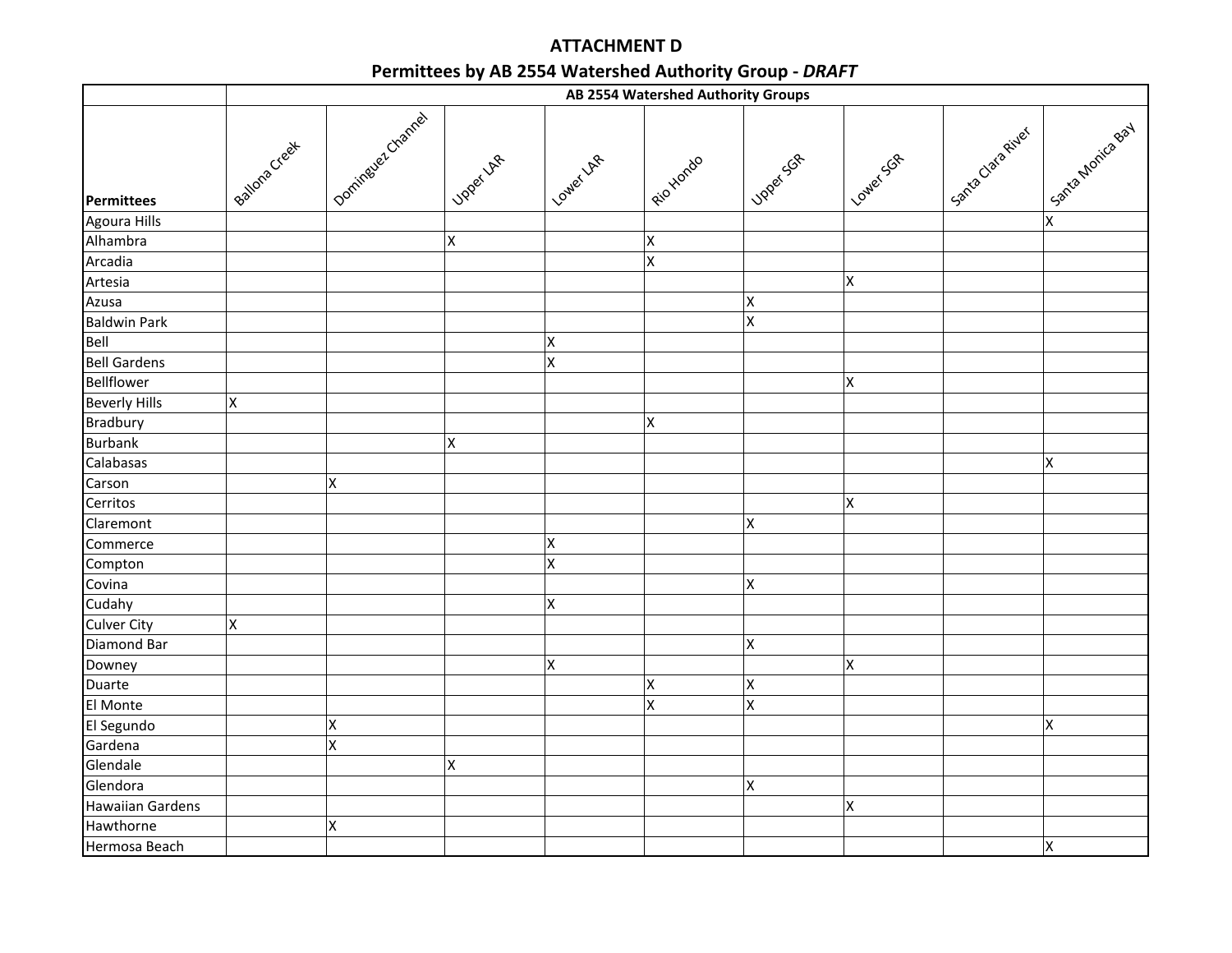## ATTACHMENT DPermittees by AB 2554 Watershed Authority Group - DRAFT

|                              | Bailona Creet      | Oominguer Crannel  | Joset La           | Lower La                | I gio ylondo              | 1 Japac Sch | LowerSak | Santa Claragiver | Sanza Monica Bay   |
|------------------------------|--------------------|--------------------|--------------------|-------------------------|---------------------------|-------------|----------|------------------|--------------------|
| Permittees                   |                    |                    |                    |                         |                           |             |          |                  |                    |
| Hidden Hills                 |                    |                    |                    |                         |                           |             |          |                  |                    |
| <b>Huntington Park</b>       |                    |                    |                    | Χ                       |                           |             |          |                  |                    |
| Industry                     |                    |                    |                    |                         |                           | Χ           |          |                  |                    |
| Inglewood                    | $\pmb{\mathsf{X}}$ | $\pmb{\mathsf{X}}$ |                    |                         |                           |             |          |                  |                    |
| Irwindale                    |                    |                    |                    |                         | $\boldsymbol{\mathsf{X}}$ | Χ           |          |                  |                    |
| La Canada Flintridge         |                    |                    | Χ                  |                         |                           |             |          |                  |                    |
| La Habra Heights             |                    |                    |                    |                         |                           |             |          |                  |                    |
| La Mirada                    |                    |                    |                    |                         |                           |             | Χ        |                  |                    |
| La Puente                    |                    |                    |                    |                         |                           | Χ           |          |                  |                    |
| La Verne                     |                    |                    |                    |                         |                           | X           |          |                  |                    |
| Lakewood                     |                    |                    |                    |                         |                           |             | Χ        |                  |                    |
| Lawndale                     |                    | X                  |                    |                         |                           |             |          |                  |                    |
| Lomita                       |                    | X                  |                    |                         |                           |             |          |                  |                    |
| Los Angeles (City of)        | $\pmb{\times}$     | X                  | X                  | X                       |                           |             |          |                  | X                  |
| Los Angeles County           | X                  | X                  | X                  | X                       | $\pmb{\mathsf{X}}$        | X           | X        | X                | X                  |
| <b>LACFCD</b>                | $\pmb{\mathsf{X}}$ | X                  | $\mathsf{X}% _{0}$ | $\overline{\mathsf{x}}$ | $\overline{\mathsf{x}}$   | X           | X        | X                | X                  |
| Lynwood                      |                    |                    |                    | X                       |                           |             |          |                  |                    |
| Malibu                       |                    |                    |                    |                         |                           |             |          |                  | $\pmb{\mathsf{X}}$ |
| Manhattan Beach              |                    |                    |                    |                         |                           |             |          |                  | $\mathsf{x}$       |
| Maywood                      |                    |                    |                    | Χ                       |                           |             |          |                  |                    |
| Monrovia                     |                    |                    |                    |                         | X                         |             |          |                  |                    |
| Montebello                   |                    |                    |                    | Χ                       |                           |             |          |                  |                    |
| <b>Monterey Park</b>         |                    |                    | Χ                  |                         | X                         |             |          |                  |                    |
| Norwalk                      |                    |                    |                    |                         |                           |             | Χ        |                  |                    |
| Palos Verdes Estates         |                    |                    |                    |                         |                           |             |          |                  | $\pmb{\times}$     |
| Paramount                    |                    |                    |                    | Χ                       |                           |             | Χ        |                  |                    |
| Pasadena                     |                    |                    | Χ                  |                         | X                         |             |          |                  |                    |
| Pico Rivera                  |                    |                    |                    | Χ                       |                           |             | Χ        |                  |                    |
| Pomona                       |                    |                    |                    |                         |                           | Χ           |          |                  |                    |
| Rancho Palos Verdes          |                    |                    |                    |                         |                           |             |          |                  | X                  |
| Redondo Beach                |                    | Χ                  |                    |                         |                           |             |          |                  | X                  |
| <b>Rolling Hills</b>         |                    | X                  |                    |                         |                           |             |          |                  |                    |
| <b>Rolling Hills Estates</b> |                    | X                  |                    |                         |                           |             |          |                  | X                  |